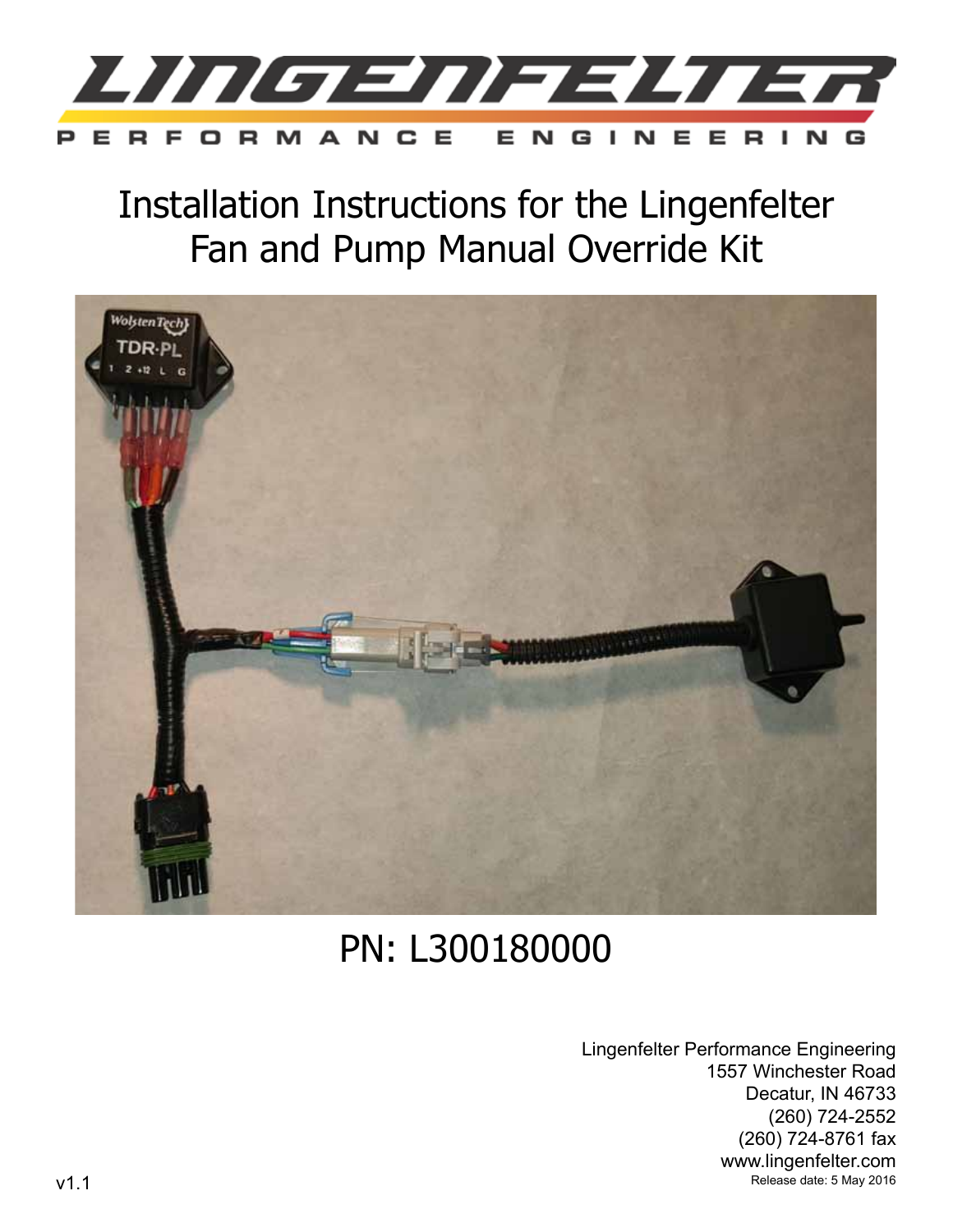

# **Parts List LPE Fan and Pump Manual Override Kit (PN: L300180000)**

# **# Description Part number** 1 Time delay relayWTI-TDR-PL 1 Time delay relay harness XX05636-0005

#### 1 Toggle switch harness XX05636-0008

- 2 Hook and loop tape, per inch 06483
- 2 7.5" black cable tie
- 4 Self tapping screws AV16037
- 1 Lingenfelter decal L920010000
- 1 Instructions

# **Tools & Materials Required**

Phillips head screwdriver

## **Optional Items**

| <b>Description</b>                                                                                         | <b>Part number</b> |
|------------------------------------------------------------------------------------------------------------|--------------------|
| Lingenfelter High Capacity Gen 5 Camaro Intercooler Radiator<br>with Temperature Controlled Auxiliary Fans | L320061410         |
| Lingenfelter Cadillac CTS-V Intercooler Radiator Kit<br>with Temperature Controlled Auxilliary Fans        | L320030709         |
| LPE technician's screwdriver                                                                               | L950050000         |
| Dual fan radiator wiring harness with relays and fuse holders                                              | XX05636-0002       |

## **Description:**

The LPE Fan and Pump Manual Override Kit is designed to be used with the Lingenfelter High Capacity Gen 5 Camaro (PN: L320061410) and Cadillac CTS-V Intercooler Radiator with Temperature Controlled Auxiliary Fans (PN: L320030709). The Fan and Pump Override Kit uses a time-delay relay (TDR). The TDR supplies an alternate, timer controlled, activation voltage for the TBRC and positive side of the intercooler pump. This allows you to cool down your intercooler coolant without having the ignition on. The TDR can be adjusted to shut off automatically after a specified time ranging from 0.25 seconds up to 30 minutes. The 3 position toggle switch can also be switched to the off position at anytime to turn off the TDR. The TDR has no effect on the normal operation of the TBRC or the intercooler pump.

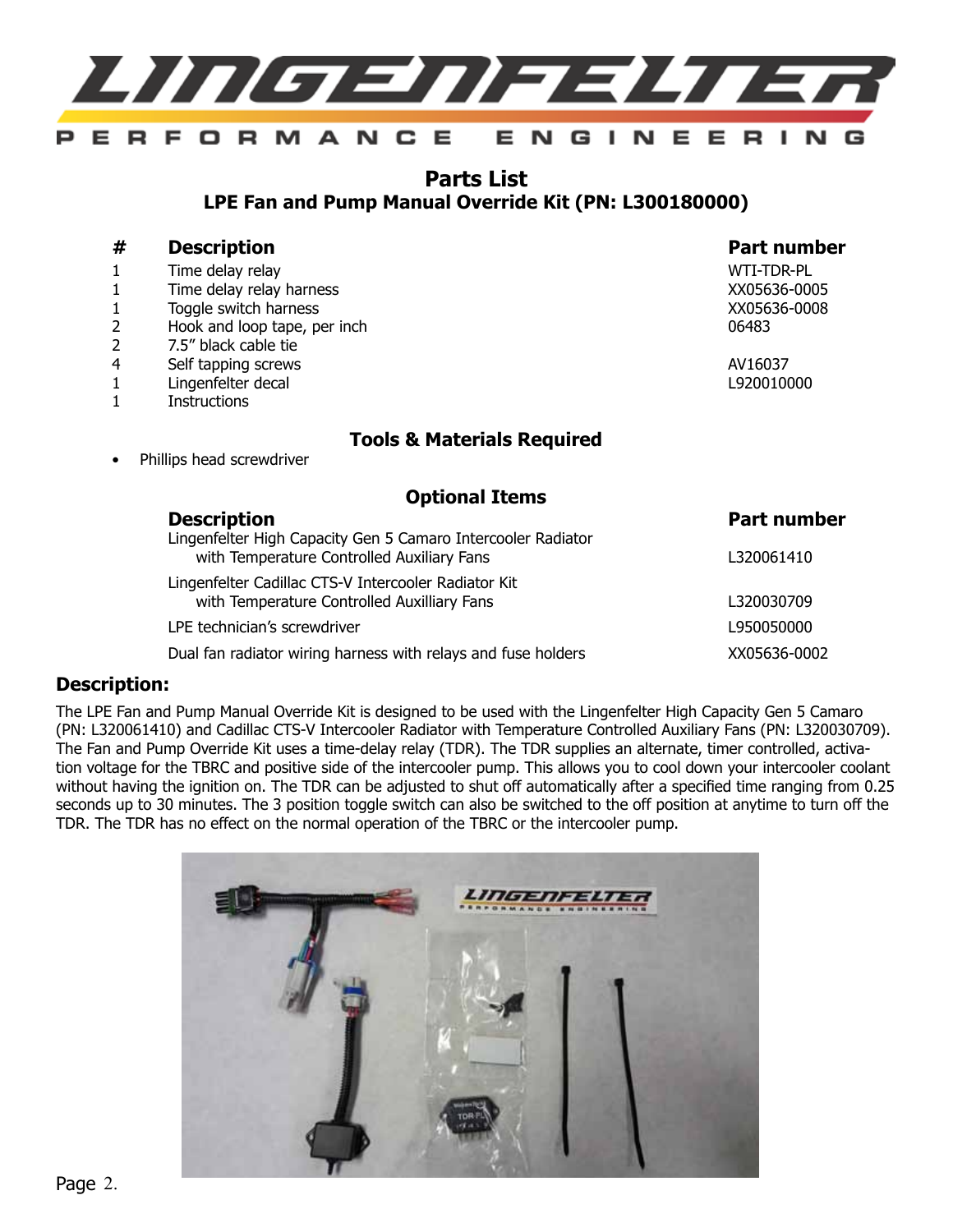

## **Wiring:**

The main wiring harness has three connecting points:

• The 3 pin weather pack connector plugs directly into the intercooler radiator fan control harness.



• The 4 pin square connector connects to the switch assembly.



• The female spade terminals connect to the relay: Terminal 1: not used

Terminal 2 : Activation Signal (Green wire)

Terminal +12: Voltage from Switch (Red wire)

Terminal L: Voltage out of Relay (Orange wire) Terminal G: Ground (Black wire)



# **Switching:**

The Fan and Pump Manual Override switch has a 3 position switch:

- In the off position, power is not being supplied to the TDR, fan, or pump.
- In the on position, power is being supplied to the TDR.
- In the momentary position (activation trigger), the timer on the TDR starts, and power will be supplied to the fan or pump for the amount of time you set on the TDR.

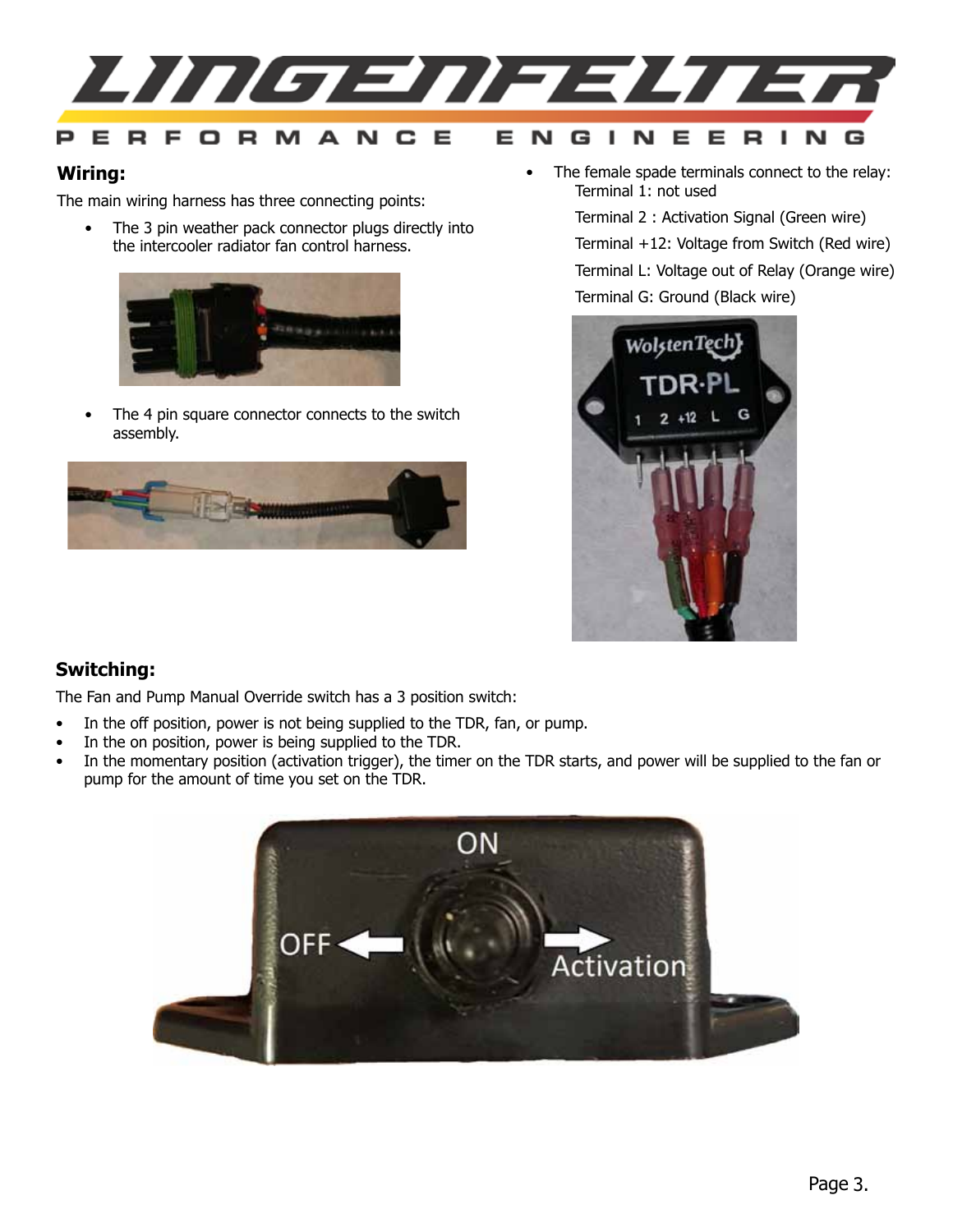

# **Time Delay Relay Settings:**

### **Trigger:**

The relay that is used can be activated with either a negative (GND) or a positive  $(+12v)$  trigger. There is a dip switch on the back of the TDR to determine which trigger is going to be used. The TDR is wired for a negative trigger, so the DIP switch should be in the "ON" position.

In relation to the image on the right:

- The DIP switch in the left position is "ON" (negative trigger).
- The DIP switch in the right position is "OFF" (positive trigger).

#### **Delay:**

There are 2 delays built into this relay, one is an ON delay and the other is an OFF delay. The delays are adjusted by turning the adjustment screws on the back of the TDR. The TDR is preset to turn ON immediately and to turn off after 5 minutes. For this application, you should not have to adjust the "ON" delay (screw marked with an I). The "OFF" delay is the screw marked with an O. The adjustment is as follows:

- $\bullet$  Increase time delay  $-$  turn the screw clockwise
- Decrease time delay  $-$  turn the screw counter-clockwise

The screws have 20 full turns of adjustment, so it may take many turns to reach the desired time delay. When changing the delay, verify which setting the delay is currently set to. To do this use a stop watch or a watch with a second





hand on it. Time how long it takes between releasing the momentary switch activation and when the pump turns off.

**Note: If the coolant is below threshold set in the TBRC-001 the fans will be off.**

#### **Approximate Settings:**

Note: There are 20 full turns of adjustment. There are currently no stops on the screws. When you reach the end of the adjustment limits the screws will continue to turn with no effect.

| <b>Number of Turns</b> | <b>Time Delay</b> |
|------------------------|-------------------|
| O                      | 0.25 seconds      |
| 1                      | 4 seconds         |
| $\overline{2}$         | 17 seconds        |
| 3                      | 33 seconds        |
| 4                      | 1 minute          |
| 5                      | 2 minutes         |
| 6                      | 3 minutes         |
| 7                      | 4 minutes         |
| 8                      | 5.5 minutes       |
| 9                      | 7 minutes         |
| 10                     | 8.5 minutes       |
| 15                     | 19 minutes        |
| 20                     | 30 minutes        |

#### Example:

If your delay is currently 5.5 minutes, and you only want 3 minutes, you need to turn the screw counter clockwise approximately 2 full turns. If you wanted 8.5 minutes, you would have needed to turn the screw approximately 2 full turns clockwise